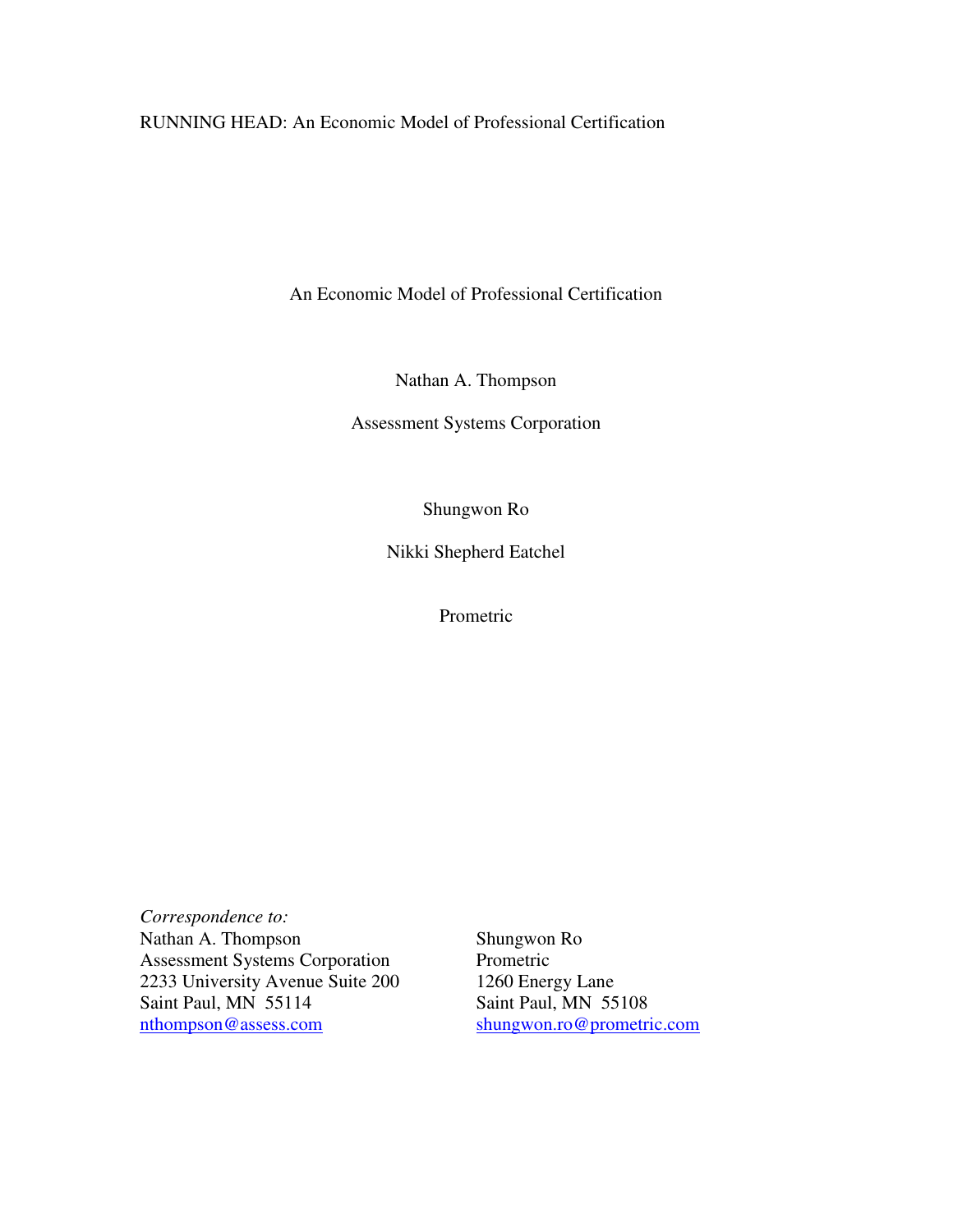### Abstract

 Much attention has been given to professional certification examinations from a psychometric or professional industry point of view. This paper argues that the most basic reason for the existence of professional certifications is economic, and that the credential is at its very core a product that is being sold by an organization. Within this paper a model has been developed that considers all of the critical stakeholders of the credentialing process, outlines the benefits of each of the stakeholders, and identifies the necessary contributions that each makes to the value of the credential, and finally, how that value might be increased or decreased. This model has important implications for credentialing organizations seeking to increase the volume or value of the certifications they offer.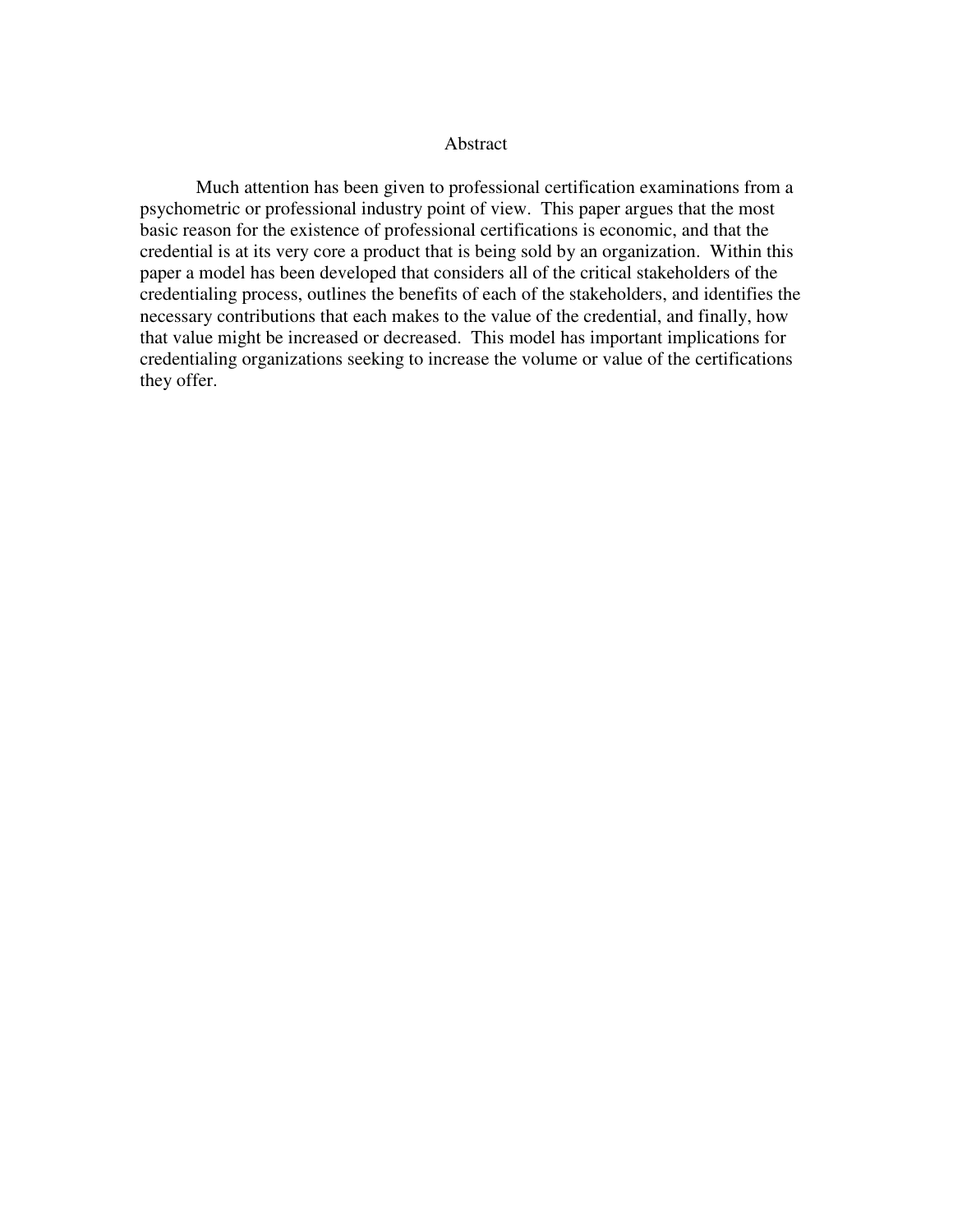### An Economic Model of Professional Certification

 Traditionally, certification tests have been viewed from a professional and psychometric perspective. Evaluations of testing programs, both formal and informal, focus on the testing policies (NCCA Standards, 2003), psychometric quality (Impara, 1995), and role of the credential within a profession. Certifications promote industry standards, provide career ladders, and serve to identify highly competent practitioners (Niero, 2008).

 However, at its most basic level, certification is a consumer product. From a business point of view, it is just as important to evaluate the certification as a product from an *economic* perspective as it is from a psychometric perspective. Individually, certification organizations often think about how to increase the value and volume of their certifications, but little attention has been paid to these overarching goals across professions and certifications.

 To draw an analogy, the most similar product to a certification is an educational degree. A degree is a product that is produced by a college or university that is being sold to potential students. Students attend college because they believe that a degree from their chosen institution will increase their personal value in the job market. It is an investment in human capital, where the student will pay for the degree under the premise that they will get a significant return on their investment in the future, although this return is not necessarily financial. This same concept extends to acquiring industry certifications. The concept of human capital, and the use of certifications to increase ones future worth, is an important investment. So much so, that is has been suggested that a professional manage their certifications as they would a financial portfolio (Salois, 2003).

 While consumers in the general public tend to be seen as the "consumers" of a marketplace, the *real* consumers of a certification are the professionals who obtain the certifications and their employers who rely on the certifications to identify highly qualified candidates. To increase demand, the value of the certification must be increased in the perception of the professionals and the employers. Increasing the perception of the value in the general public is only one of several possible avenues.

 Because of the single-source marketplace and several tiers of consumers, some of the normal rules and trends of the marketplace do not necessarily apply. The purpose of this paper is to explore the marketplace of certification by first outlining stakeholders in the certification process and factors that can directly affect the value and volume of the credential.

 There are several types of roles affecting certification value, including the certifying organization (test sponsor), stakeholders, and consultants. Strong non-human roles are also played technical and practical issues. Figure 1 presents a model of the interactions between these roles. Stakeholders and issues directly affect the value of a credential. The credentialing organization affects the stakeholders, which also have input back into the organization. The credentialing organization also has control over the practical issues, supported by input from consultants, but the issues do not directly affect the organization. However, they can indirectly affect the organization because they affect credential values, and the organization must in turn address the issues.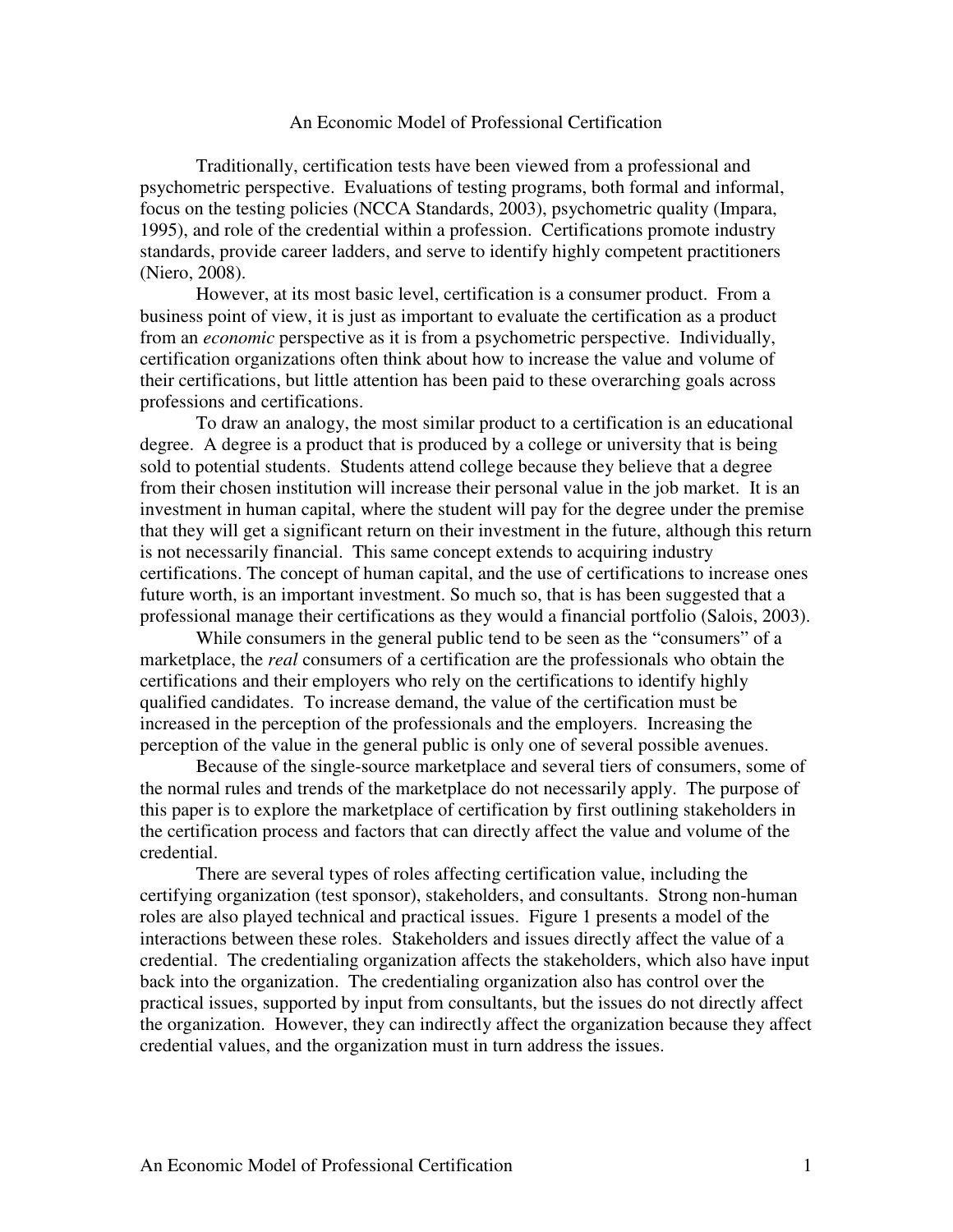



# *Types of certifications*

 Currently, there are three types of work-related certifications, delineated by level of development/administration and therefore portability. First, corporate certifications are developed and administered by a business in an internal manner. For example, a company might certify all trainers or salesmen of a particular product. An individual who is "certified" is able to obtain jobs within the corporation and possibly compensation that would not be available otherwise. The portability of these certifications is often limited; employees are typically required to obtain new certifications upon taking positions in different corporations. A second type of certification, information technology (IT) certifications, are also designed for specific products or systems, but are applicable across many companies and are therefore more portable. A company that produces local area network hardware might certify employees at all workplaces that utilize their products. Employees that move between these organizations would keep the value of their credential, but only in other organizations that use the same brand of software/hardware, or in some instances, the similar types of software/hardware. An additional, unique, characteristic of IT certifications is the limited time span during which they are applicable; new hardware and/or software might be released every two years or on some other limited cycle, requiring the development of a new certification.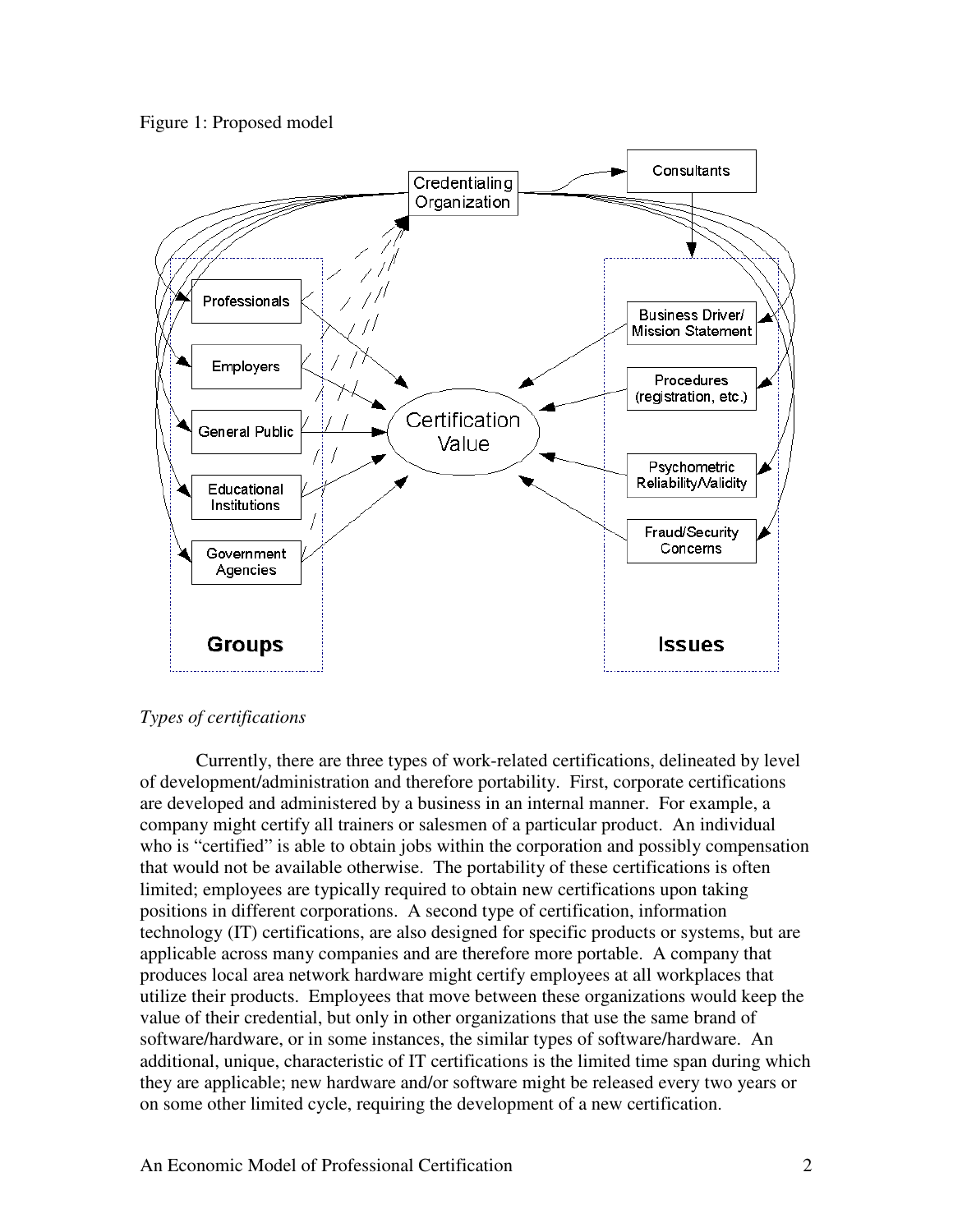The most portable type of certification is professional certifications, where the certification is for the entire profession, such as ophthalmologists, medical assistants, or accountants. This article primarily focuses on professional certification, although much content will be applicable to corporate or IT certifications.

# *Credentialing organization*

The credentialing organization's role is of course unique in that it is involved with nearly every aspect of the credential, topics as divergent as governance, test development, test delivery, management, and continuing education. While much of the credential's value is out of the hands of the credentialing organization, no other organization has a greater or more important role.

 While the credential is created for the profession, the very existence of the credentialing organization is dependent on its value. If the return-on-investment (ROI) in obtaining the credential is perceived as low in the profession, test volume will be low, and thus the credentialing agency will be unable to survive.

 Credentialing organizations are also the secondary promoters of the credential's value, since they represent the credential as a whole. While the credentialing organization also promotes the value of the credential to employing organizations, consumers, and the general public, it also has the opportunity to work with related organizations. For example, an organization that certified ophthalmic assistants will work with organizations of ophthalmologists, ophthalmic nurses, and ophthalmic healthcare administrators. Additionally, because many professionals do not fully realize their stake in the credential, the credentialing organization must also market the value of the credential to the professionals.

### *Stakeholders*

 While there are many stakeholders in the certification process, some are much more involved than others. Obviously, the stakeholder with the most concern is the candidates for the credential themselves (i.e., professionals to be certified). The credentialing organization also has substantial interest. The group with the next most concern is the employing organizations and their personnel, namely the direct supervisors and those making hiring decisions. The general public (i.e., customers or patients) is the intended recipient of the benefits of the certification process, but they are not often aware of the intricacies of the credentialing process and therefore are not typically the most involved stakeholder. Lastly, educational institutions are also a player in the credentialing process, as the need for credentials creates the need for educating bodies, but many professions do not require a formal educational degree as a prerequisite to certification.

 It is important to realize that not only are stakeholders able to benefit from the credentials value, but also contribute to it. For example, every holder of the credential is a potential ambassador for the industry, as they can reinforce the premise that the credential implies high standards of professional practice.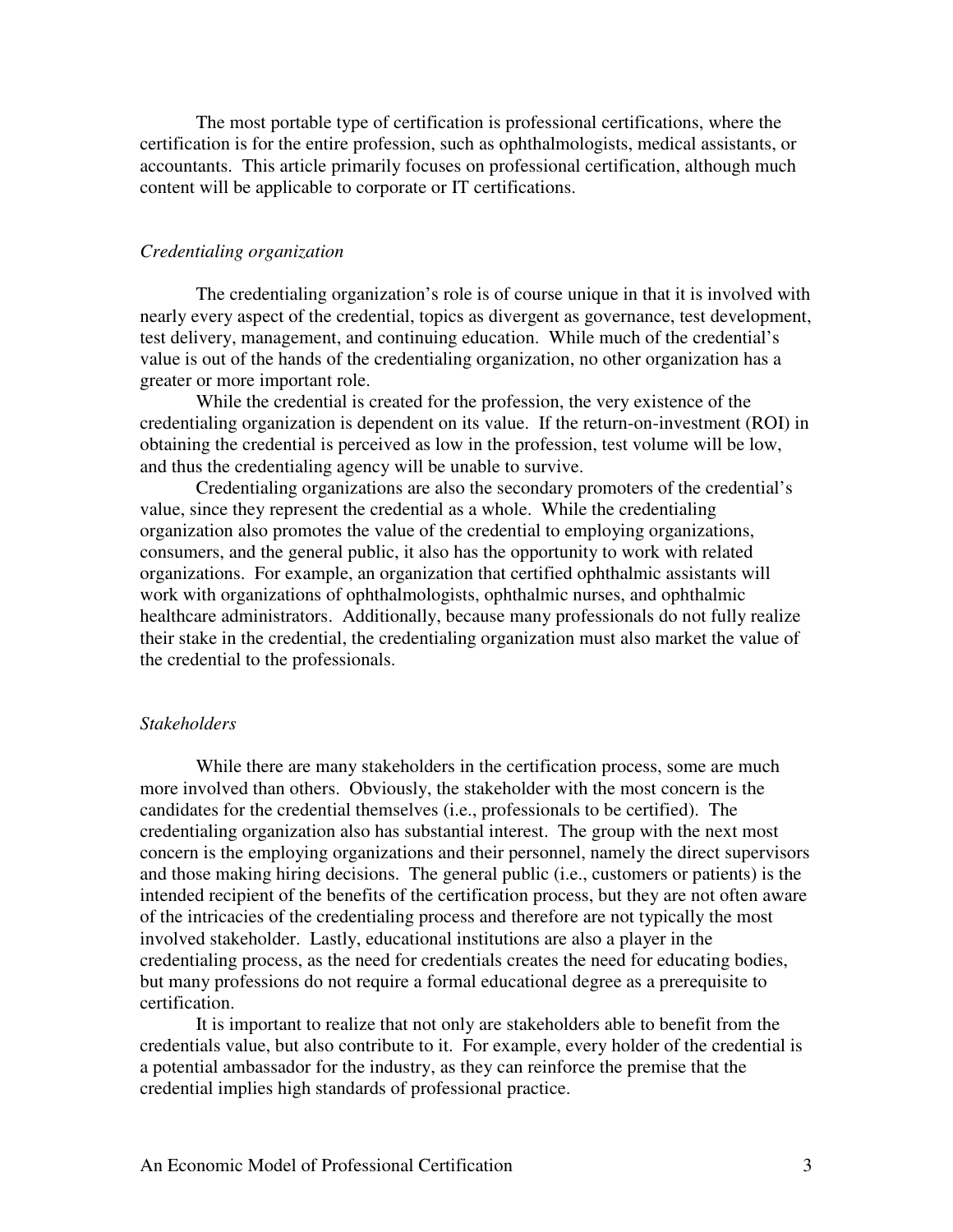In the development of a new credential, Hamm (2000) notes that the program must address some significant need of each of the stakeholders, otherwise a critical group will not accept and/or invest in the credential. Additionally, this is important to consider when marketing an existing credential.

### Professionals

 First and foremost, the credential is created for the profession it represents, and the professionals are the target audience. Candidates attempt to become credentialed because they believe it will increase their professional opportunities, typically on both a financial and non-financial scale. In the case of licensure, the very opportunity to enter the profession depends on their success. In the case of certification, this underlying belief in the credentialing process is the primary determinant of test volume; the more personal value perceived by potential candidates, the more demand there will be for the credential. This is, however, offset by the expense of time and money to get the credential. Therefore, the principal goal of the credentialing organization with respect to potential candidates is to convince the candidates that there is a high ROI ratio. While obtaining the credential may requires effort and expense, doing so will significantly increase their earning power and prestige.

 Professionals not only benefit the most from the credential, they also are the greatest contributors. It is their work and demonstrated accomplishments on the "front line" that provides the supporting evidence to employing organizations, consumers/clients, and the public that the credential has value. Unfortunately, many professionals may not realize the important role they play in the reputation of a credentialing process. In such situations, the credentialing organization has to work on the behalf of the credentialed professionals to demonstrate the value.

### Employing organizations

 Employing organizations benefit from the credential by the quality work performed by credential holders. However, this benefit is offset by having to increase compensation for certified professionals. Employing organizations contribute to the value of the certification by paying a higher premium for certified professionals. Because employing organizations hold this powerful position, they are a primary target of marketing efforts regarding the value of the credential. No matter how valuable the certification, if employers are not willing to pay these professionals more for their services, there will be little demand for the credential.

#### General public

 The consumers and clients in the general public obviously benefit from the increased quality of the services or goods they receive from certified professionals. They also contribute by relating their high quality experience to other consumers and clients as well as to the employing organizations. However, this is limited due to the lack of understanding both of the profession and of the credentialing process. For example, many in the general public do not know the difference between certification and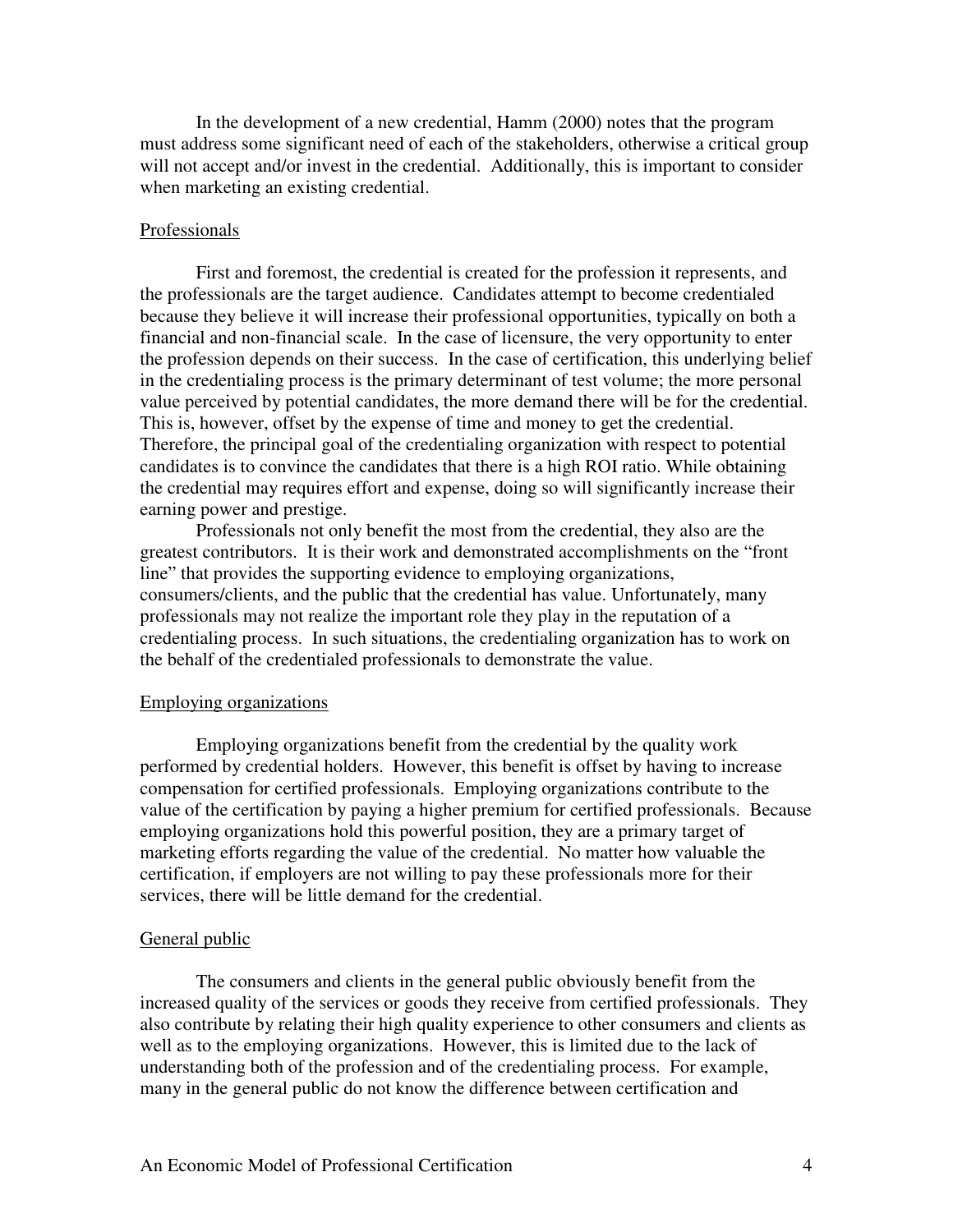licensure, or do not know what the acronyms after the professional's name represents. This is clearly a target for education efforts.

 In the case of licensure, the general public is technically the *only* stakeholder (Schoon & Smith, 2000). The testing program is established purely for the protection of the consumer, and any benefit to licensed practitioners is ancillary.

### Educational institutions

 Educational institutions are not necessarily major players within a certain profession, and were therefore not included in the stakeholders discussed by Hamm (2000). However, they can be an important player, especially if a degree or diploma is a prerequisite to take the certification exam. The institutions benefit from the credential in that there is high demand for admission if there is high demand for the credential. They contribute to the credential by the fact they are providing the very knowledge and skills to the candidates that are purported to lead to higher quality work as professionals. In a profession where the educational institutions do play a major role, it is vital that the institutions recognize this role and embrace the certification as an extension and validation of the educational process.

 A dangerous exception to this role of the knowledge and skills provider is educational institutions that are in the business of education for profit. It is a potentially precarious situation if a school receives payments from professionals regardless of their performance on the exam, as the school has reduced motivation to provide quality student preparation.

### Government agencies

 Another stakeholder that is not necessarily present is government agencies. While always relevant for licensure tests, they are not always a factor in certification tests. However, some professions involve both licensure and certification, which can substantially affect the economics of the credential. If the credential is required in some locales it can increase demand both for work done by the profession and for the credential itself.

### *Issues Increasing Certification Value*

 An increase in the value of a certification derives from an increase in demand from one or more stakeholders. It is difficult to increase value with regard to all stakeholders; most initiatives will target only one, with the primary targets being the professionals and the employers. Market research is invaluable in assessing targets and possible effects.

 At the most basic level, the fundamental requirement for a certification is that the assessment be a psychometrically reliable and valid measurement. A test is reliable if it is repeatable and consistent in generating scores, which is primarily a function of wellperforming items on the test form. A test score is valid if it actually does what it is being used for; in this case it is differentiating between levels of professional competence.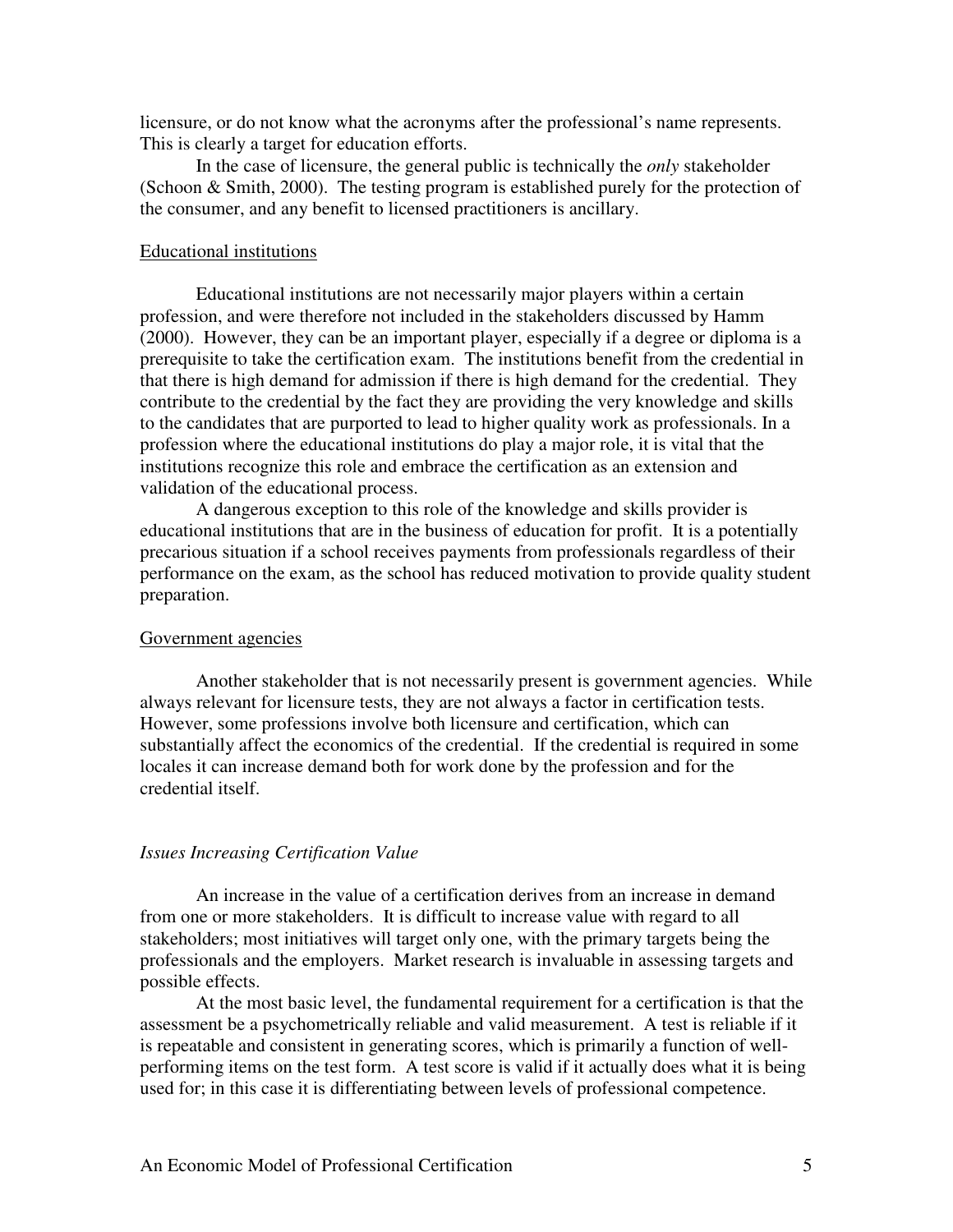All other efforts are for naught without empirical evidence of reliability and validity, which is the reason that an empirical job analysis and extensive test specification process are necessary. These are the vital empirical links between performance on the test and performance on the job, making it an imperative investment by the credentialing organization. Unfortunately, many stakeholders do not fully understand this aspect, which leads to an understandable lack of appreciation for it. External accreditation, such as NCCA accreditation, is one way of assuring stakeholders of the technical quality, supported by evidences of reliability and validity, of the professional credential. NCCA accreditation also conveys the quality of the program in non-psychometric areas, and can therefore be important in communication with persons not familiar with credentialing.

 These two characteristics also form the core of a credentialing organizations marketing message. The organization must convince potential candidates and employers that the test identifies more competent professionals. This is easier to do with empirical evidence; reports and information messages that draw from the test development process, such as a job analysis report, will serve this purpose. A credentialing program that invests in additional research can also further the message. For example, a survey could be conducted regarding the performance of certified vs. non-certified professionals, either with employers (Woodworth, Donshik, Ehlers, Pucel, Anderson, & Thompson, 2008) or the end-users in the population (Cegielski, Rebman, & Reithel, 2003). Surprisingly, this type of research is uncommon. McKillip and Cox (2000) surveyed 346 professional organizations offering more than 1,000 certifications, and only 18% had conducted research on this comparison. Conducting such surveys and summarizing the results in a concise, understandable manner for the stakeholder population can have a positive impact on the marketability and success of a credentialing program.

 The same information must be given to the general public, but in an even less technical manner. Doing so will also increase the demand for the credential. The increase in demand from the general public, however, will not be larger than that from the actual consumers, due to the secondary nature of the marketing effort. The public might also need be educated regarding more basic information, such as the nature of the profession (i.e., what the professionals actually do in their work), or what the credential is intended to represent. This is especially necessary in a line of work where there are several similar professions and credentials, or where the profession is obscure.

 A secondary message must also be given to the employers; one that involves a business value to them. The employer has to clearly see that the credentialed professionals produce higher quality/more efficient work that translates into more profitable products and services for their organization. While holders of the credential might require greater compensation, the employers will be eager to pay that if it entails an even greater increase in revenue.

 Hamm (2000) pointed out that some of the value of the credential stems directly from the reputation of the credentialing organization as a whole. If the organization has a strong stature in the professional community, the credential will have more value. Therefore, an indirect method of increasing value is to increase the organizational presence in the community as more than just a test giver. Scholarships, continuing professional education, public education, scholarly research, and partnership with employers or related organizations are examples of the types of activities that can contribute to the value of certification.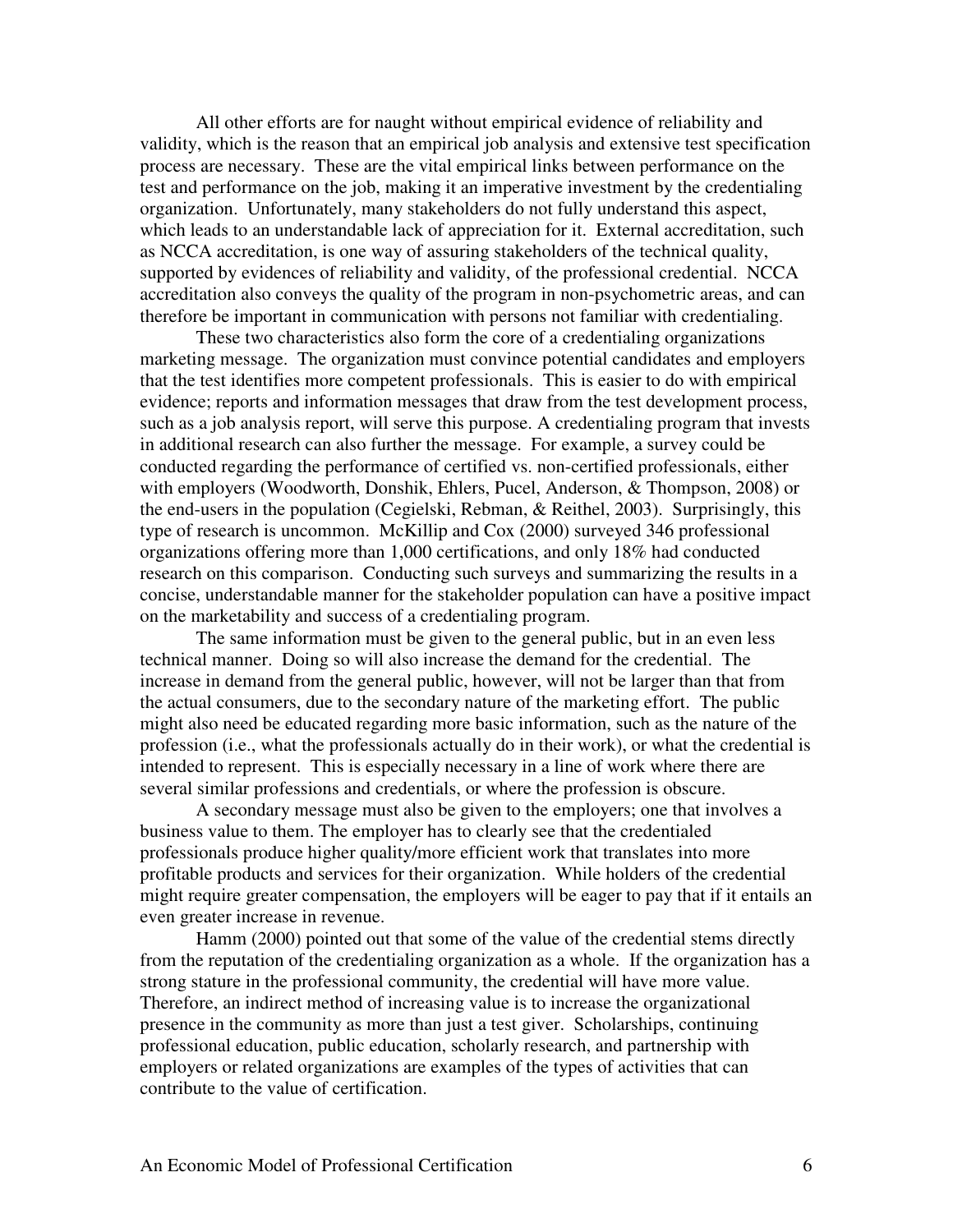There are also additional facets of the organization that are relevant. Operational processes such as applying for candidacy should be as simple and painless as possible. If there are unnecessary obstacles to the certification process, there will be inevitable attrition in the candidate population. A quality mission statement will also bring respect to the credentialing organizations – as will an obvious dedication to carrying it out. Additionally, people generally prefer to deal with organizations that are transparent and ethical, in which case independent audits have some value.

 Hamm (2000) stressed the need for a comprehensive marketing strategy that takes considerations such as those iterated above into account, especially with respect to the professionals. A specific and documented marketing plan is key for any credentialing organization, especially when supported by market research and effective self-evaluation.

### *Issues Reducing Certification Value*

 As would seem obvious, events that reduce the value of the certification should be avoided. Such events should be identified ahead of time, if possible, and checks put into place. The two most obvious issues that should be avoided are either unreliable or invalid assessment processes. Both of these instances can be avoided by expending the time and effort to utilize a psychometrically sound test development process. If stakeholders of the certification are less than competent, the value of the certification will suffer accordingly. Scoring errors are also a validity component, as they are invalid scores. If discovered and corrected, scoring errors do not technically reduce the reliability and validity of the assessment; candidates that should pass actually do pass, ultimately. However, such issues certainly hurt the reputation of the credential and the credentialing organization in the marketplace. Even worse, it can contribute to the misperception by potential candidates and educational institutions that the assessment process is a negative one that treats candidates inappropriately.

 A major issue that potentially impacts all credentialing examinations is fraudrelated threats to test security. If a test is compromised – for example, many items turn up on a "brain dump" internet site – the value of the credential is reduced because it is much easier for less competent candidates to pass. Even worse, the organization's investment in those items is gone, and the expensive process of test development must be started anew. It is therefore important to educate candidates that cheating has farreaching consequences, and can contribute to a decline in the credentials value, thereby decreasing their earning power.

 Fraud issues continue after the test. Certifications might lapse and the former certificant still continues to use the credential. People might use the credential without ever passing the requirements. Even truly certified professionals might not complete the continuing education necessary to stay "on top of their game" and therefore produce lesser quality work. The certifying organization must monitor these types of issues.

 In the big picture, a lack of effective policies and a reduced ability of organization to manage the credential can undermine the value of a credential (Hale, 1999). Even if the assessment process is perfect, the value of the credential will be vastly reduced with unclear policies and less effective resources. The same is true of an organizational staff that is incapable of the operations necessary to run the credential, leading to issues such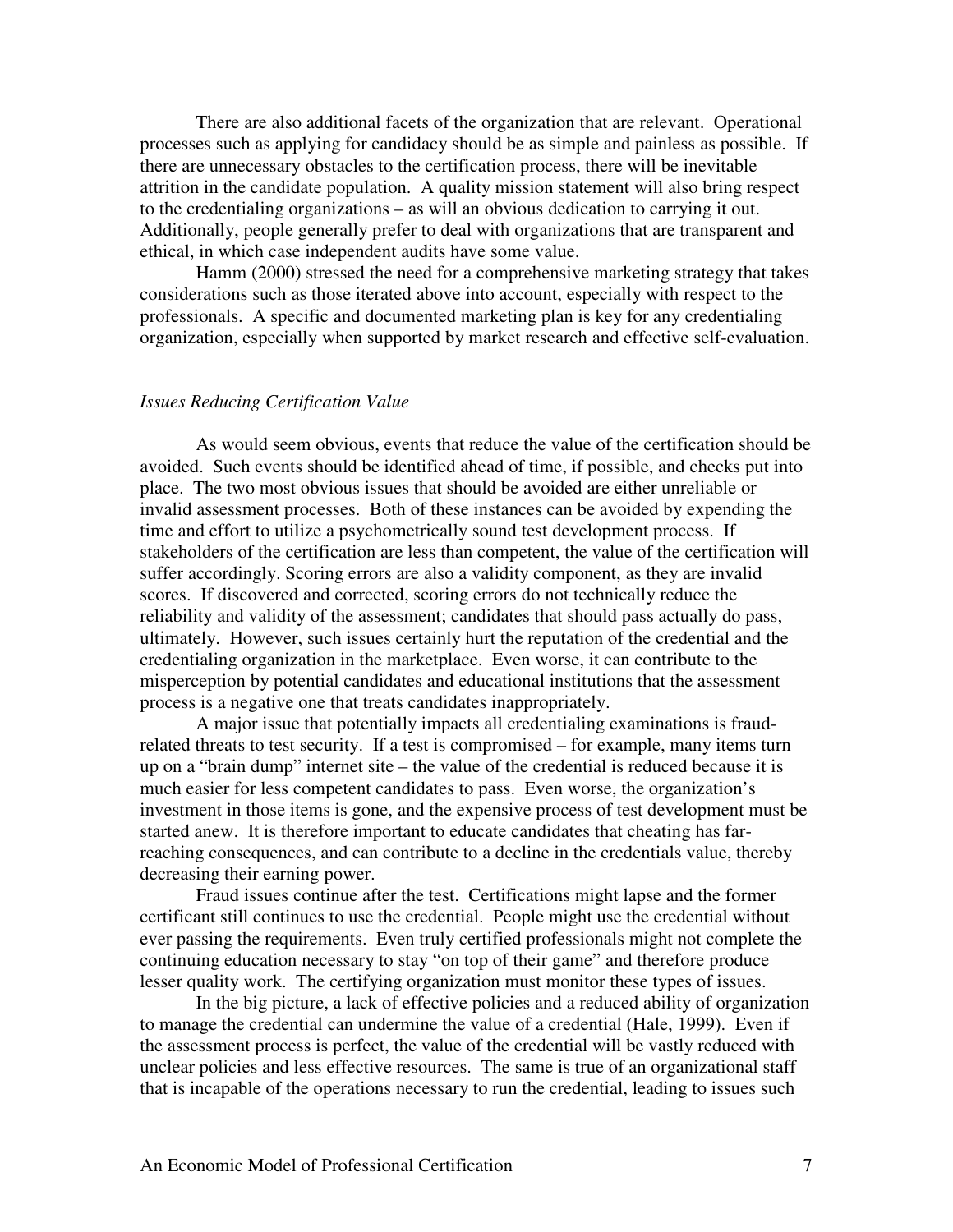as eligibilities not being processed on time. Something as simple as not having enough help in the organization's office can seriously reflect on the professional credential.

 A large problem that would prevent the full realization of a credential's value is the failure to identify the business driver (Hale, 1999). The business driver is the ultimate economic reason for the certification. Identifying the driver involves asking yourself foundational questions, such why does (did) the organization want to get involved in certification? For example, the business driver for various medical assistant certifications is typically the demand to make the medical office or doctor more efficient or to provide higher quality care with reduced cost. This original message for understanding demand from the stakeholders and economic reasons behind it might get lost in the day-to-day operations of a credential.

# *Supply and Demand with Certifications*

 As mentioned previously, the normal dynamics of supply and demand do not apply to the certification marketplace. The most substantial difference is that there is potentially an unlimited supply of the assessment after the sunk cost of development is complete. After that point, there is nominal difference whether 50 or 5000 candidates take the test. Still, the supply of certifications to sell to candidates is controlled in a secondary fashion by the prerequisite requirements for taking the examination; if the requirements are highly selective this reduces the number of possible certifications.

 Another difference is the multi-tiered demand network. In the conventional supply and demand system, there is a simple relationship between the supply of the manufacturer and the demand of the consumers. Any "middle men" such as distributors and retail stores are there to enable this relationship. With certification, the primary consumer is the professional, but the "behind the scenes" consumer is the employing organization and the ultimate consumer is the general public.

 This difference translates to a different marketing climate. In the conventional manufacturing system, the marketing efforts can be concentrated on the primary consumers, the general public, to increase demand. In the case of certification, it is not enough to market to the primary consumers, the professionals. The employing organizations also have to understand the value of the credential, as do other stakeholders.

 This fact must be acknowledged when a credentialing organization is attempting to increase demand to increase revenue. An increase in demand is even more difficult to produce if the credential is very difficult or expensive to achieve, or if the prerequisites are highly selective.

 To increase income at the credentialing organization, through increased demand with all things being equal, the organization can either increase the price of the exam or the number of candidates. Increasing the perceived value of the credential enables both increased price and increased volume of candidates, but the supply/demand model makes it potentially difficult to increase both at the same time. For example, if the organization gets more candidates interested in the credential but increases the price of the exam, the number of candidates may remain steady. However, this still increases revenue. *Conclusions*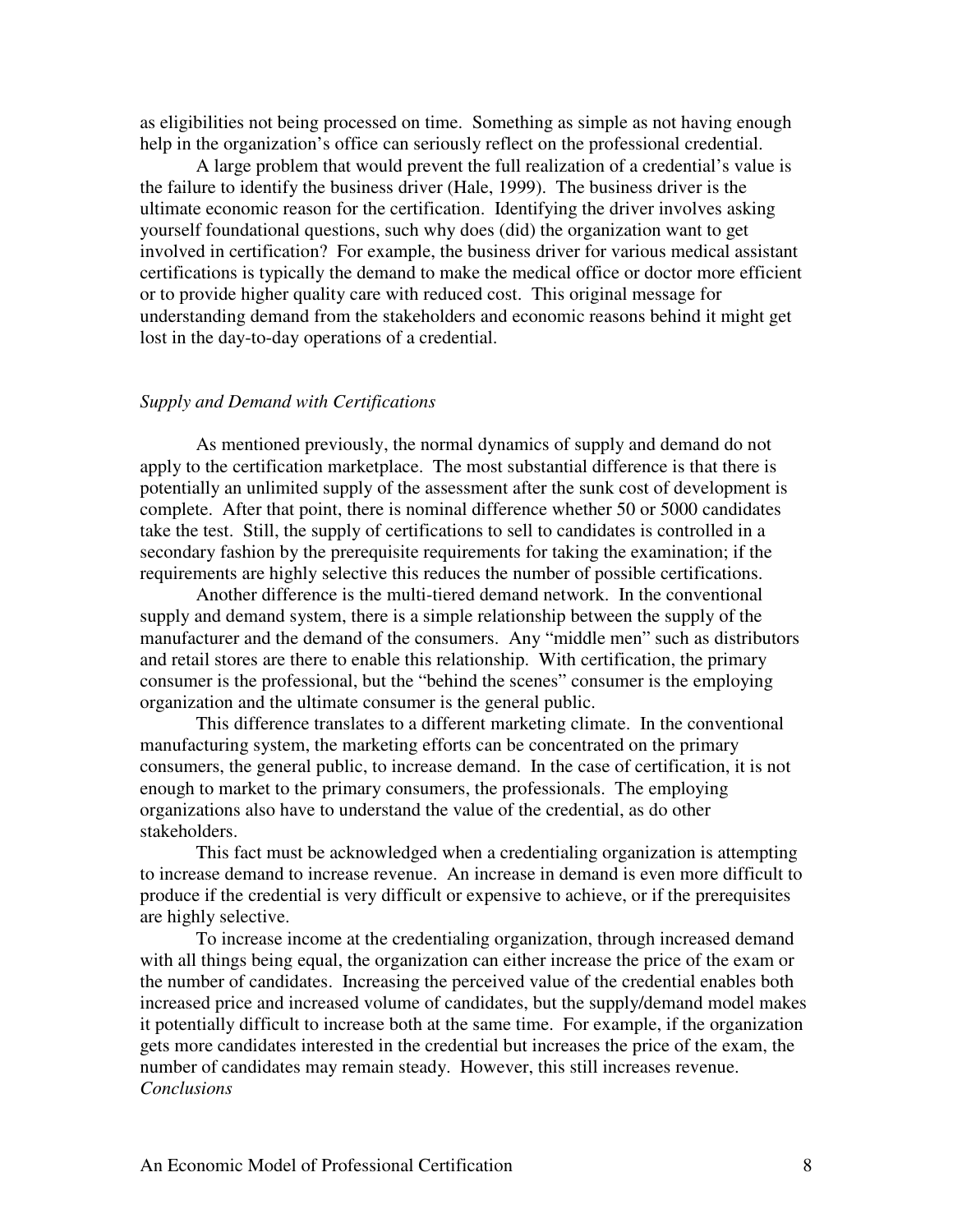Like all products in a marketplace, certifications are subject to economic forces. However, the uniqueness of a certification marketplace requires a redefinition of some of these forces. While this might be difficult, it is essential to proactively mastering that marketplace.

 The first step is the realization that certification is a product being produced by the credentialing organization. It is not simply the endpoint of a psychometric process or an artifact of policies regarding a profession. The next step in the redefinition is the outlining of the stakeholders in the process. In certification, all stakeholders both contribute to and benefit from the credential. The level of contribution and benefit of each varies among professions.

 The complex interactions between the multiple levels of stakeholders are the core of the economic model of certification. The most important of these interactions is the multi-tiered demand network and its relationship to the value of the credential. For effective growth of the credential, this interaction must be deeply understood and appropriately targeted for a given profession.